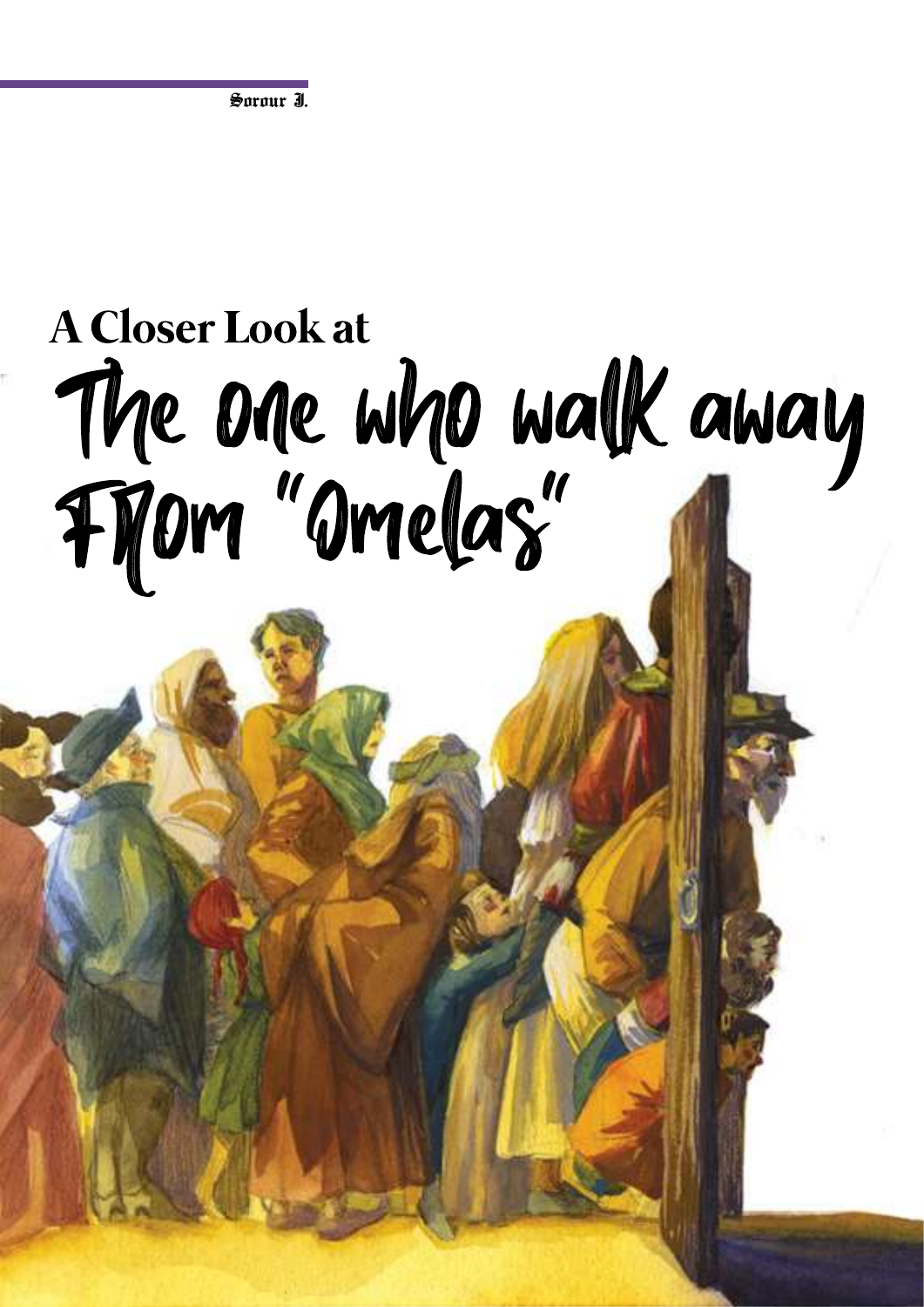## **SPOILER ALERT**

"The Ones Who Walk Away from Omelas" is

an award-winning short fiction by the famous science fiction writer Ursula Le Guin. It is set in a utopian city named Omelas, where they sacrifice a child's life to ensure their prosperity. The child must be kept in a cell,



barely fed, never leaving the confines of the basement. But this "scapegoating" – the act of punishing an innocent person for the greater good – pushes some people to make a decision: to walk away from Omelas.

The story begins with a joyful depiction of the Festival of Summer. The morning air is crisp. A procession is moving, smiles painting everyone's faces. The joyous clang of bells rings against the serene background. Yet, this is just a normal day in Omelas. Even Le Guin compares Omelas to a fairytale, "long ago, far away, once upon a time." But this prosperity comes at a price. A child must be imprisoned, and not even a kind word should be spoken to that kid.

Facing this dilemma, the people of Omelas react in different ways. Most of them adapt to this condition and get on with their lives.

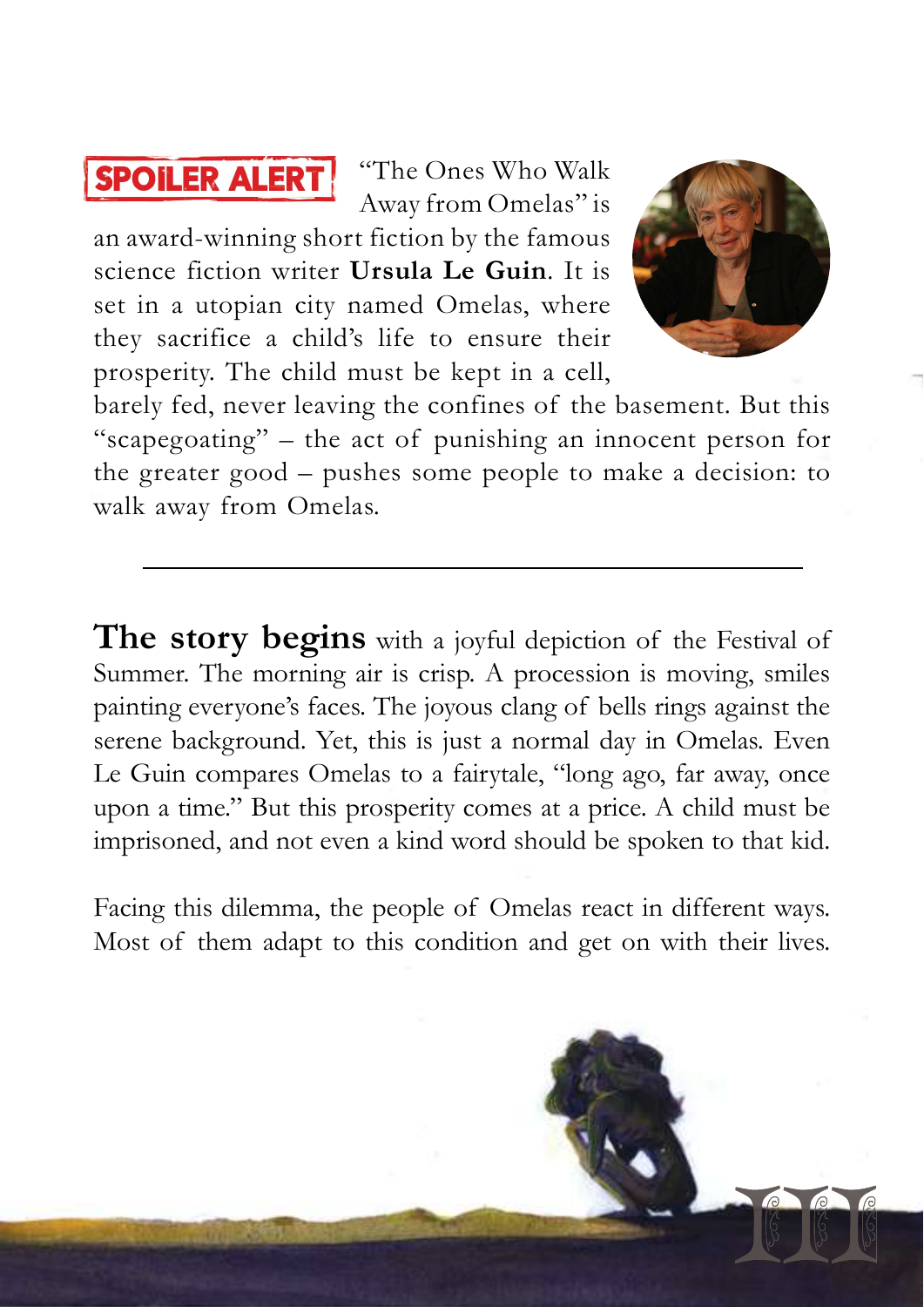But on the other hand, after visiting the child's prison, we see some people choose to abandon their life in Omelas, and they do not ever come back.

Ursula does not give much information about those who walk away. In fact, she only talks about them in the final paragraph, despite the novella's title. We can't know for sure why they walk away and what they hope to see. However, it's not hard to think of some reasons. In our life, we face the same dilemma. Maybe not of this proportion, but the idea that our happiness is rooted in another one's misery isn't that alien. And some of us may choose to leave, just like those in Omelas, to cope with this moral question. It might be out of selfrighteousness, or maybe it is because we seek our absolution – to free ourselves of guilt.

Whatever the case, leaving doesn't answer this dilemma. If Deserters of Omelas act out of defiance, they surely must know that leaving doesn't merit them the desired outcome – which is a city not born from outrageous cruelty. And if they walk away to ease their everpresent conscience, no amount of leaving will ever relieve them of their burden. They all bear a collective responsibility to that child. They owe that kid a life, and bailing out doesn't change anything in the end.

In the end, leaving seems like a rather simplistic answer. And reading too much in it may turn to be futile. Here is an indisputable fact; that a child is brutally tortured. Ironically, maybe those who stay in Omelas have made the right decision. Or perhaps, there is no right or wrong.